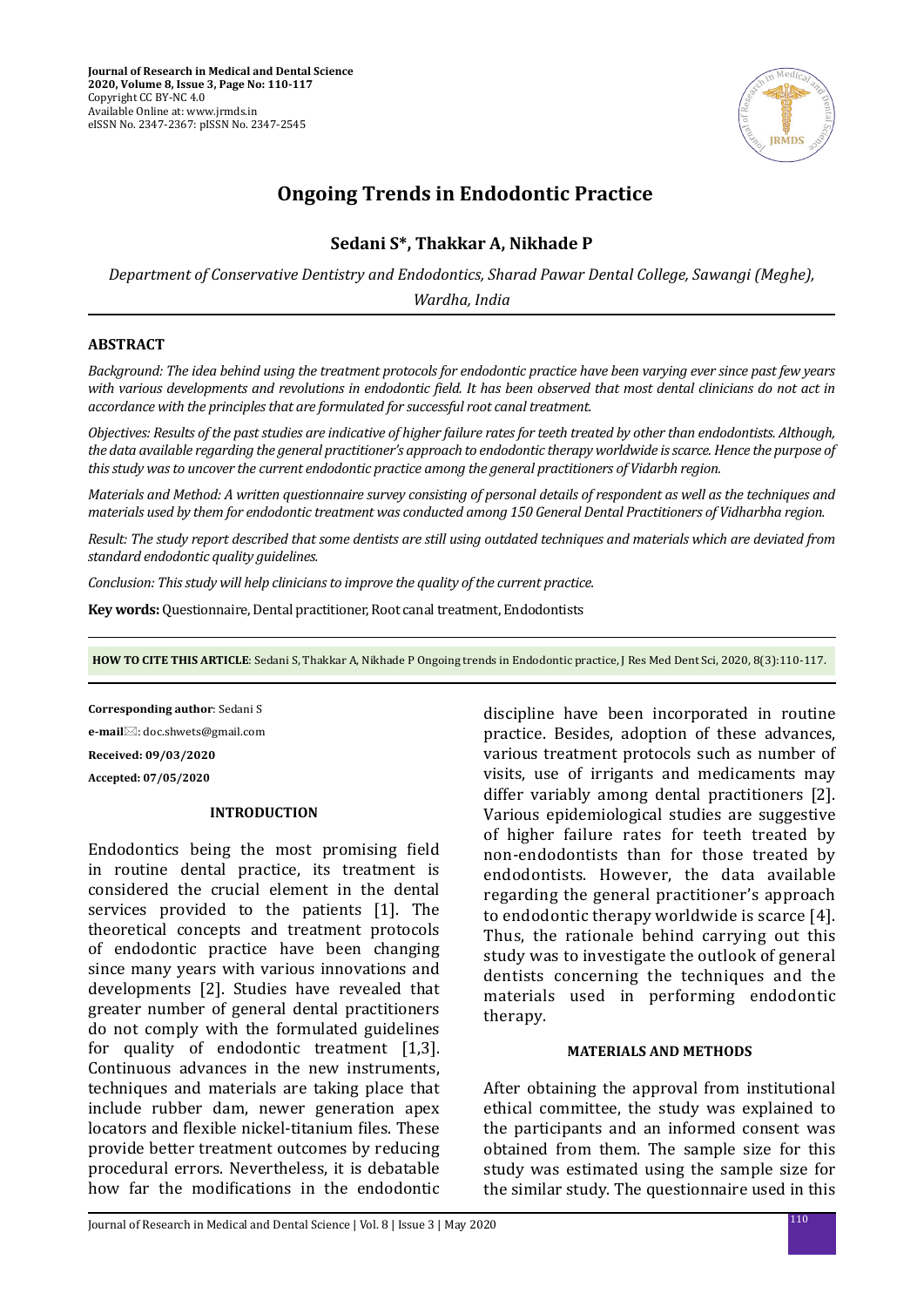study was revalidated from School of Health Professional Education and Research, Sawangi (Meghe), Wardha. A written questionnaire survey which dealt with the materials and techniques used in endodontic treatment was conducted among 150 General Dental Practitioners of Sharad Pawar Dental College, Sarangi (Meghe), Wardha as well as private dental clinics of Vidarbha region of Central India.

The questionnaire consisted of three parts. The first part included the personal details of the participant regarding their age, gender, year and level of qualification. The names of respondents were not included to ensure anonymity of the responses. The second part of questionnaire included the practice profile of the participants. The third part of the questionnaire included the questions about the techniques and materials used by the practitioners while providing endodontic treatment to the patients. It included the investigation in detail about different protocols like methods of isolation, working length determination, instrumentation along with the usage of rotary nickel titanium etc. The findings obtained in the study were statistically analyzed using Chi square test.

#### **RESULTS**

The questions in the proforma were divided into the basis of theoretical knowledge, attitude, and practice. These questions were designed to test the knowledge of general practitioners as well as to gather opinion about augmentation required for increasing awareness of practitioners towards endodontic treatment. 84 complete responses obtained out of the 150 distributed questionnaires suggested a reply rate of 56%.

### **Personal profile of participants**

The distribution of respondents according to age was as follows. 7(8.3%) out of 84 participants were in the age range of 25 to 30 years. 20(23.8%) participants were in the age range of 31 to 35 years. 32(38.09%) participants were in the age range of 36 to 40 years and 25 participants were above the age of 41 years. Figure 1 shows the age differentiation amongst the dental practitioners. The values on Y-axis are shown in percentage. The age ranges along with the number of respondents are mentioned in brackets on X-axis.

Out of 84 reply rates obtained, 53 (63%) participants were male and 31 (37%) were female. Figure 2 shows the gender differentiation amongst the dental practitioners. The values on Y-axis are shown in percentage. The number of male and female respondents are mentioned in brackets on X-axis. The distribution of respondents according to the years of professional experience is such that around 28(33.3%) of dentists had 0-5 years of experience, 21(25%) dentists had 5-10 years of experience, about 8 (9.5%) of them had more than 15 years of experience and only 4(4.8%) of the practitioners had 11-15 years of experience. Most dental practitioners, around 54 out of 84(64.3%) reported having bachelor's degree and general dentistry training only while 30(35.7%) had advanced dental training in various fields (masters, advanced clinical certificate, or doctorate).

# **Practice profile of participants**

54 dentists (64.3%) out of total 84 participants, are private practitioners whereas 30 dentists (35.7%) work in government hospitals. About 71(84.5%) dentists are satisfied with



**Figure 1: Age differentiation amongst the dental practitioners.**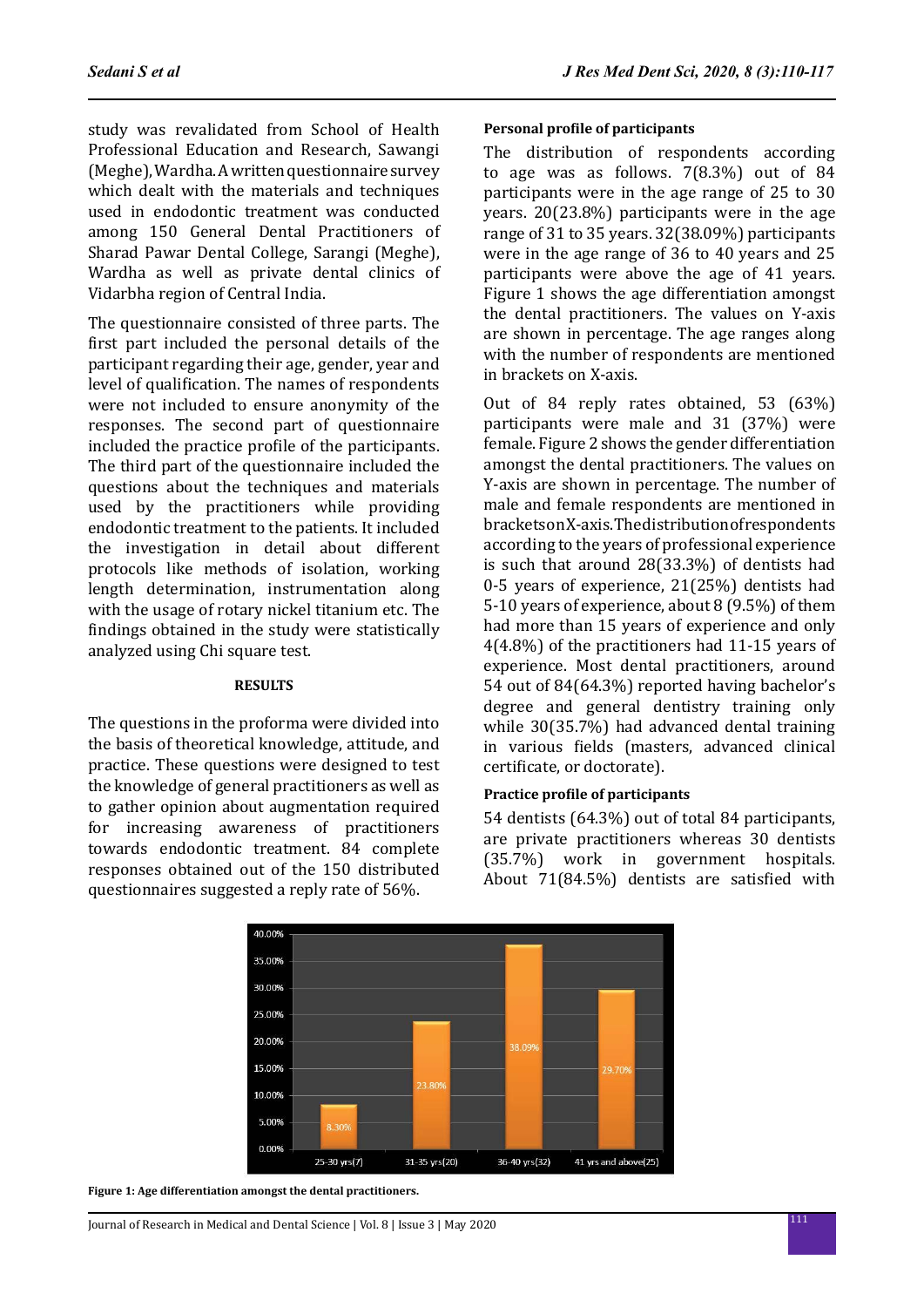

**Figure 2: Gender differentiation among the dental practitioners.**

their current endodontic technique whereas 12(14.3%) are not and rest i.e. 1(1.2%) did not respond. On an average, 32(38.1%) dentists perform the root canal therapy of about 11-15 teeth per week, 26(31%) dentists perform the RCT of 0-5 teeth, 16(19%) of them perform RCT of 11-15 teeth, 6(7.1%) of them perform of around 6-20 teeth and only 4(4.8%) of them perform of 21 teeth or more.

# **Questionnaire**

Out of 84 respondents, 51 (60.71%) get the consent form signed from the patients before starting the treatment. Table 1 refers to the number of respondents getting the consent form signed before starting the treatment. Figure 3 below shows the antibiotic prescription by the practitioners while performing endodontic therapy. The values on Y-axis are shown in percentage. The number of respondents is mentioned in brackets on X-axis.

# **Use of radiographs**

53(63.1%) out of total respondents take conventional radiographs routinely whereas 31(36.9%) of them take real time images.

# **Selection of instruments and techniques**

Approximately, 41(48.85%) out of the total 84 respondents use autoclaves to sterilize their endodontic files, whilst 37(44%) use glass beads sterilizers whereas 5(6%) and 1(1.25%) of them use cold sterilization method and discard files on single use itself respectively. Figure 4 shows the rubber dam utilization by practitioners. The values on Y-axis are shown in percentage. The number of respondents is mentioned in brackets on X-axis. For locating the canal orifices, endodontic explorer was used by 24(28.6%) dentists routinely, on the contrary to 17 dentists (20.2%) who never used it. It was used occasionally by 25(29.8%) dentists and 18(21.4%) often used it.

# **Working length determination**

Approximately, 28(33.3%) practitioners reported that they always used apex locator whereas 12(14.3%) never used it. About 22(26.2%) dentists often and occasionally used apex locator. Majority of respondents that is 42 out of 84(50%) dentists occasionally gave open dressing to the patients, whereas 26(31.05%) gave it often, about 9(10.7%) never gave the dressing and 7(8.3%) always gave the dressing. The table 2 refers to the technique of cleaning and shaping of root canal followed by the respondents.

# **Use of root canal irrigants**

Table 3 refers to the root canal irrigants used by the dentists during the biomechanical preparation of root canal.

The most popular concentration of sodium hypochlorite i.e. 5.25% is used by 29(34.5%)<br>dentists. Other less commonly used commonly concentrations were 3%, diluted, and 1.25% used by 26(31%), 15(17.9%) and 14(16.7%) dentists, respectively. Regarding the use of Gates-Glidden drills for enlarging the root canal orifices, about 38(45.2%) dentists used them occasionally, 23(27.4%) never used it, 21(25%) used it often and only 2(2.4%) used it always.

 Figure 5 represents the choice of medicament used by general practitioners between the visits. The number of respondents using the medicaments are shown in the brackets. Vast majority of respondents of about 61 out of 84(72.6%) infra occlude the root canal treated tooth whereas 22(26.2%) respondents do not. For majority of practitioners 57(67.9%), the primary irrigants selected should have antibacterial capability, for those believing the primary property being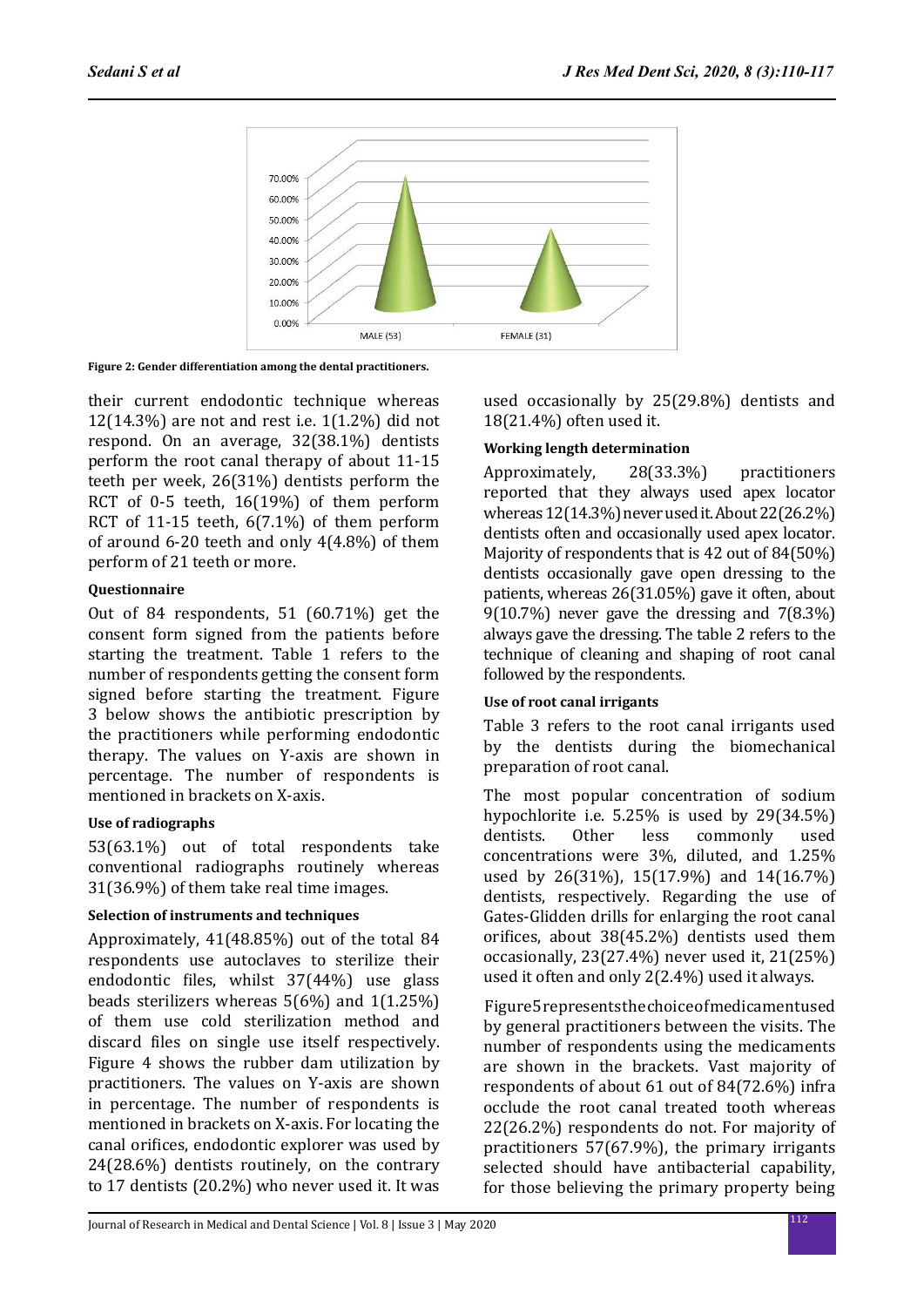

OFTEN (32)

NEVER (21)

#### **Table 1: Number of respondents getting consent form signed before commencement of treatment.**

**Figure 3: Antibiotic prescription by the practitioners while performing endodontic therapy.**

ALWAYS (14)

OCCASIONALLY

 $(18)$ 



#### **Figure 4: Figure showing utilization of Rubber Dam by practitioners.**

0.00%

#### **Table 2: Cleaning and shaping methods followed by the respondents.**

| Cleaning and shaping methods | No. of respondents | Percentage (%) |
|------------------------------|--------------------|----------------|
| Step back                    | 26                 | 31             |
| Crown down                   | 34                 | 40.5           |
| Conventional                 |                    |                |
| Hybrid                       | 19                 | 22.6           |
|                              |                    |                |

#### **Table 3: Root canal irrigants used by the dentists during the biomechanical preparation of root canal.**

| Root canal irrigants          | No. of respondents | Percentage (%) |
|-------------------------------|--------------------|----------------|
| Sodium hypochlorite           | 24                 | 28.6           |
| Liquid EDTA                   | 15                 | 17.9           |
| Normal saline                 | 44                 | 52.4           |
| H <sub>2</sub> O <sub>2</sub> |                    | 1.2            |



**Figure 5: Choice of medicament used by dentists in between the visits.**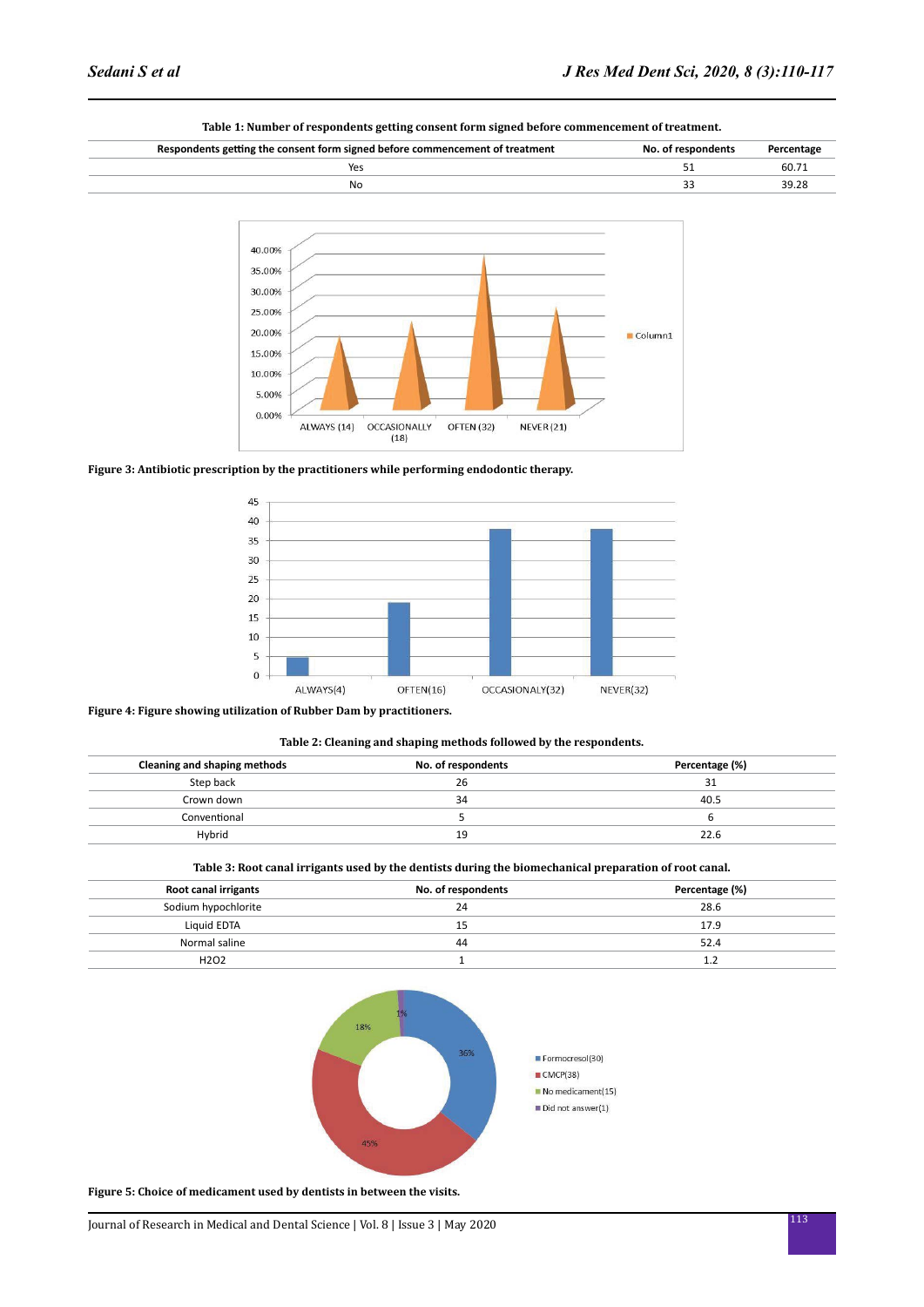biocompatibility included 21 out of 84(25%), substantivity for 5(6%) and the expense was important for around 1(1.2%) out of 84. Table 4 refers to the agreement of using rubber dam by practitioners. Figure 6 represents the root canal sealers used by practitioners. The values on Y-axis are shown in percentages. The number of practitioners using sealers are mentioned in brackets on X-axis.

### **Techniques of obturation**

Figure 7 represents the method or technique of obturation performed by practitioners in their routine practice. The values on Y-axis are shown in percentages. The number of respondents is mentioned in brackets on X-axis. Figure 8 represents the choice of post endodontic restorative material used by the dentists. The values on Y axis are shown in percentage. The number of respondents is mentioned in the brackets on X-axis. Table 5 refers to the number and percentage of dentists advising crown at varying number of days after root canal treatment procedure. Figure 9 represents the design of the needle used by the dentists during

|  |  |  |  | Table 4: Agreement of using rubber dam by practitioners. |
|--|--|--|--|----------------------------------------------------------|
|--|--|--|--|----------------------------------------------------------|



 $\overline{0}$ Amalgam(16) Composite(35)  $GIC(31)$ Any other(2)

**Figure 8: Post endodontic resotrative materials used by the dentists.**

5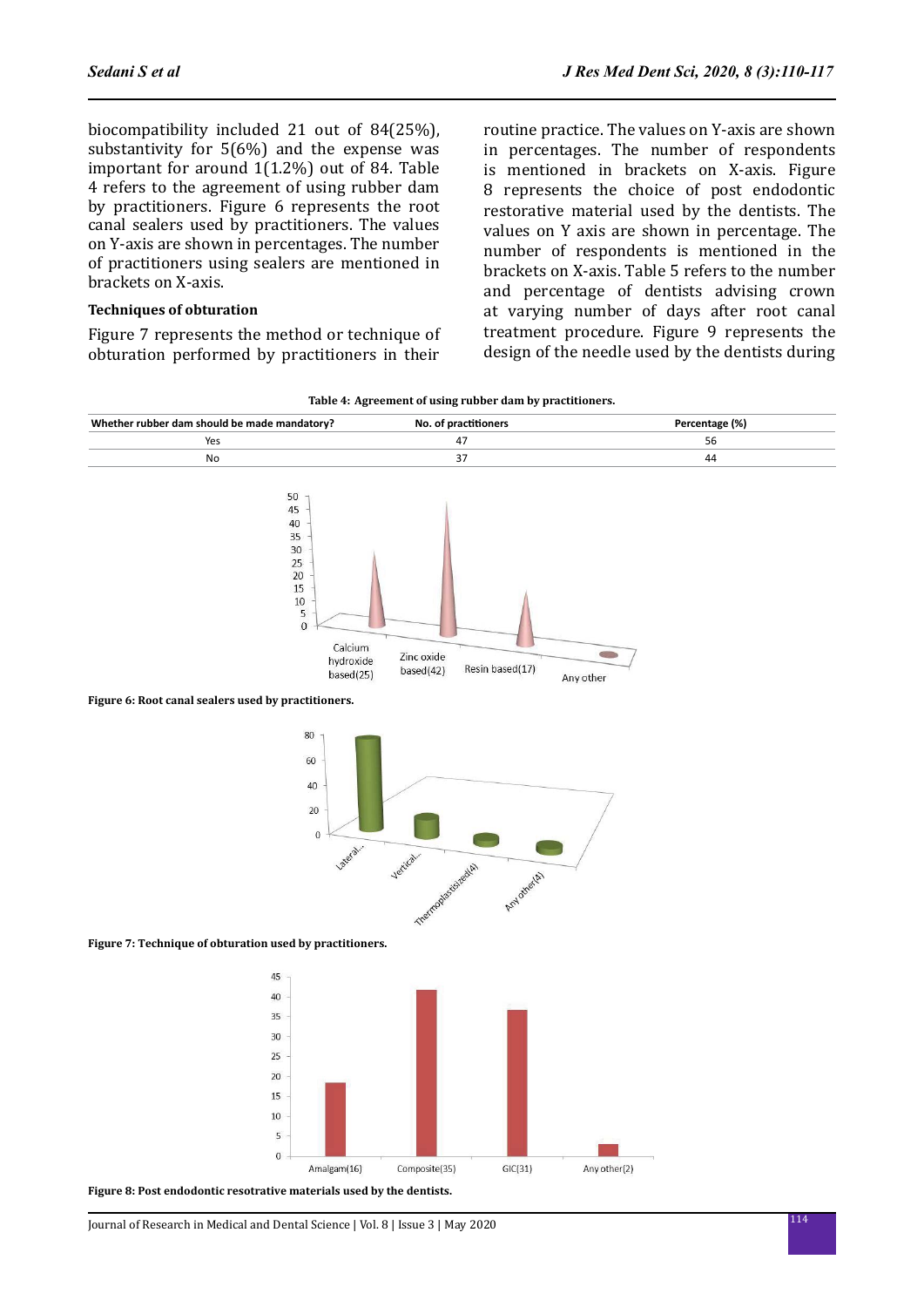| No of days after which crown is advised | No. of respondents | Percentage (%) |
|-----------------------------------------|--------------------|----------------|
| 7 Days                                  | 58                 | 69             |
| 14 Days                                 | 17                 | 20.2           |
| 21 Days                                 |                    | 7.1            |
| None                                    |                    | 3.6            |
|                                         |                    |                |





**Figure 9: Design of the needle used by dentists during endodontic irrigation.**



**Figure 10: Dentists who aim or not to remove the smear layer.**

endodontic irrigation. The values on Y-axis are shown in percentage. The number of respondents is mentioned in the brackets on X-axis. Figure 10 represents the dentists who aimed or not to remove the smear layer during endodontic treatment. Vast majority of dentists i.e. around 59(69.0%) routinely aimed to remove smear layer whilst 26 out of 84 respondents (31%) did not.

### **DISCUSSION**

This study evaluated the status of endodontic practice among general dental practitioners in India. Endodontics is dynamic, tremendously evolving discipline with considerable advances in techniques and materials and has witnessed some major developments over last decade. Various advances like warm obturation techniques, electronic methods of determining root canal length, appropriate disinfection techniques, etc. has resulted in more predictable results for the general practitioners at various levels.

The response rate for this study was 56% which was lower than the studies conducted by Mehta et al. in which out of 230 questionnaires, 152 completed responses were received, which is 67% response rate [1]. This high response rate confirmed that the study was illustrative for general dental practitioners in the country. In this study, it was disappointingly low because of several facts like receivers may have found the questionnaire too long to answer. It may not have attracted attention for respondent to finalize the questionnaire. Secondly, sending a reminder was impossible because of anonymity of survey.

The number of first two groups (i.e. with 0-5 and 5-10 years of experience) in the present study consisted of more than half of the total respondents i.e. 49(58.3%) due to significant increase in number of graduates in the last decade [1]. This may have led to positive results especially to the questions about contemporary concepts and techniques. Also, as the field develops with time, the content of endodontic training in faculties may change. Thus, graduation year of dentists may have effect on the results.

53 out of 84 practitioners (63.1%) used conventional method of radiography in the present study. Similarly, studies conducted by Mehta et al. show that majority of the practitioners used conventional method of radiography [1]. The results obtained in the present study is low because of high startup cost. Secondly it may also be due to exposure creep. Thirdly, the ability to magnify images means there is potential risk for over interpretation as structures are viewed at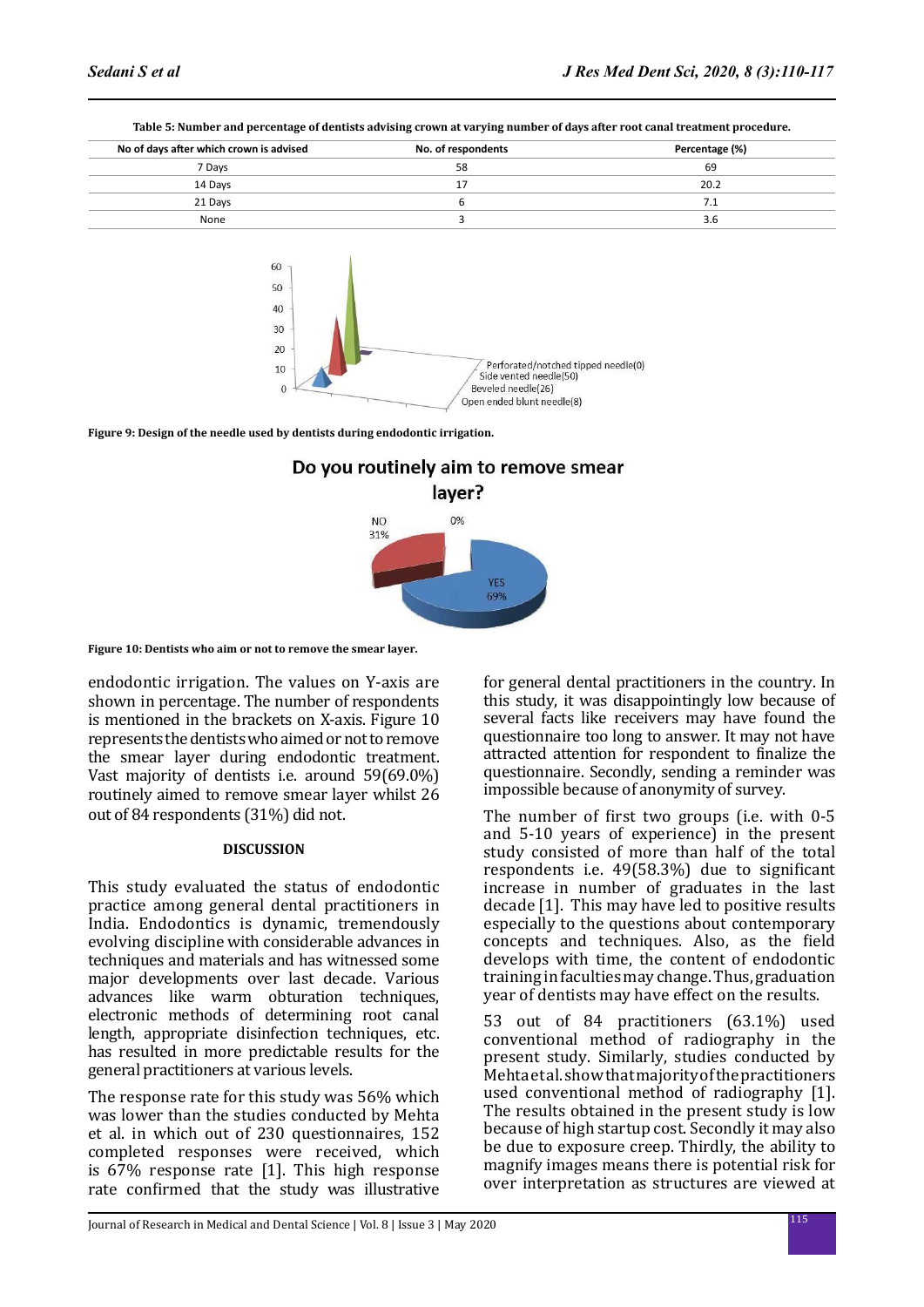much larger scale than conventional.

In the present study, only 4(4.8%) practitioners always used rubber dam isolation. This may be due to extra cost, additional time, lack of adequate skills or training or absence of patient's acceptability. But there are 47(56%) practitioners who think that the use of rubber dam should be made mandatory while carrying out endodontic procedures. Whereas in the study conducted by Dr. N. Mehta 8.8% of the practitioners always used rubber dam isolation [1]. Also, in the study conducted by Al-Omari WM, only five dentists used rubber dam occasionally and not routinely [3]. Again, in the study conducted by Whitworth JM, et al. it was found that 60% of dentists never used rubber dam in endodontic treatment [5]. In the study conducted by Ahmed AF, et al. it was found that only one practitioner used rubber dam for isolation, whilst the remainder used cotton wool rolls [6]. The use of rubber dam is usually less in India. The purpose of rubber dam protection is primarily to reduce the risk of foreign body inhalation or ingestion by the patient and secondly to provide aseptic environment for endodontic procedures, also it improves the visibility of operating field. Although rubber dam isolation is taught as mandatory during undergraduate training, its importance is ignored.

Sodium hypochlorite in the concentration of (0.5- 5.25%) was used for irrigation by 69(82.2%) practitioners. Similar results were obtained in the study conducted by Zuhair et al. and Gade et al. in which sodium hypochlorite was most employed and is current irrigating solution of choice [4,7]. But in the study conducted by Ahmed et al. majority of respondents (80%) used hydrogen peroxide to irrigate canals during treatment [6].

Crown down technique was most used for cleaning and shaping (40.5%). On the contrary, in study conducted by N Mehta, step back technique was most popular root canal preparation technique among the dental practitioners [1]. Also, in the study conducted by ZuhairS.Natto,77% of the practitioners reported using step back technique and instrumenting RCTs with K files [4]. In the study conducted by Palmer NO, 58% used the crown down technique while 35% used the step back technique for canal preparation [8].

About 50% of the practitioners used Zinc oxidebased root canal sealer in the present study. Whereas in the study conducted by N. Mehta, half of the GDPs use formaldehyde containing materials [1]. Calcium hydroxide is a standard intracanal medicament which is used by only 29.8% of patients in this study. It has various properties like antimicrobial effect, also it causes mineralization due to release of hydroxyl ions which induce alkaline pH.

28(33.3%) practitioners in the present study used apex locator in all cases whereas in the study conducted by N Mehta, this protocol was followed by only one third of the practitioners [1]. In the study conducted by Selen et al. (30%) of the practitioners combined taking radiographs with an electric apex locator [2]. In the study conducted by Chan AWK, Low D, Cheung GSP, Ng RPY, roughly (62%) of respondents obtained working length radiographically, 34% used radiography in conjunction with an electronic apex locator (EAL) and 5% used only the EAL [9]. However, the electronic apex locator has an advantage of being able to locate apical foramen. EAL is not a substitute for radiographs since latter provides valuable supplementary information about root canal morphology and periarticular anatomy. So logically the combination of EAL and radiographs provides efficient and accurate determination of working length.

Around 40(45.2%) respondents in the current study used CMCP as an intra appointment medicament between the visits. This finding is not consistent with the findings of N. Mehta, as half of the GDPs used formaldehyde containing products [1]. Even if these formaldehyde containing products have antimicrobial and fixative properties, they are toxic to periarticular tissues and may have mutagenic and carcinogenic potential. The use of calcium hydroxide should be increased more since it is effective against various root canal pathogens, controls pain, reduces inflammation and dry wet canals.

63 out of 84(75%) practitioners routinely used lateral condensation as a method of obturation in this study. This result was consistent with the study by Zuhair, et al. in which the practitioners used cold lateral condensation and epoxy resin sealers [4]. However, obturation by warm vertical condensation is more effective since it provides excellent seal of canal apically and laterally. Also, obturation of larger lateral and accessory canals can be possible.

Composite was used as post endodontic restorative materials by 35(41.8%) practitioners. This may be since composite bond micromechanically to the tooth structure and prevents any microleakage later. GIC also bonds to the tooth structure but the compressive strength of GIC is less and it is soluble in saliva. In contrast, approximately half of the respondents used cement as temporary filling coronal material in the study by Zuhair, et al. [4] .

58 out of 84 i.e. around 69% of the practitioners usually place crown after a week of endodontic